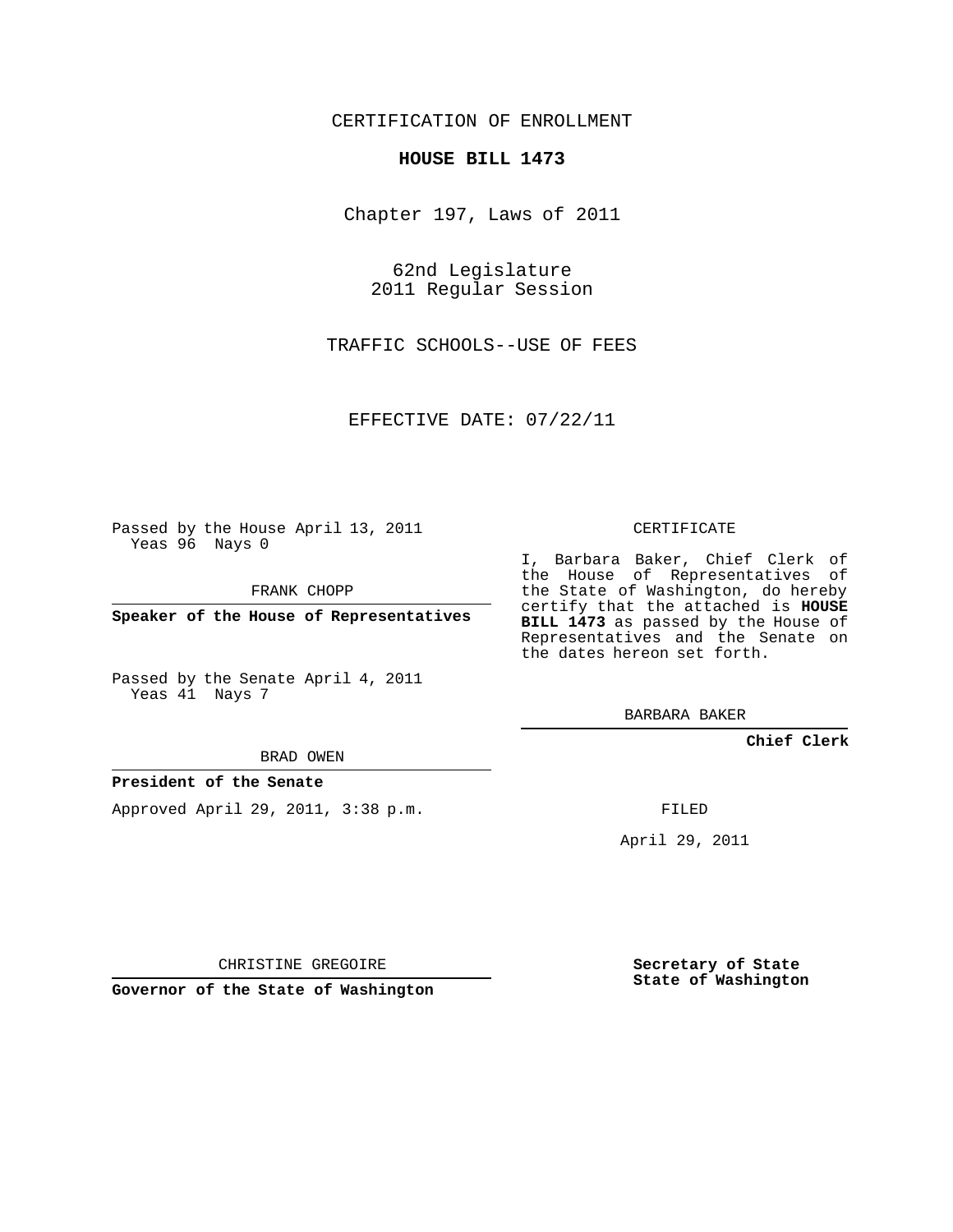## **HOUSE BILL 1473** \_\_\_\_\_\_\_\_\_\_\_\_\_\_\_\_\_\_\_\_\_\_\_\_\_\_\_\_\_\_\_\_\_\_\_\_\_\_\_\_\_\_\_\_\_

\_\_\_\_\_\_\_\_\_\_\_\_\_\_\_\_\_\_\_\_\_\_\_\_\_\_\_\_\_\_\_\_\_\_\_\_\_\_\_\_\_\_\_\_\_

## AS AMENDED BY THE SENATE

Passed Legislature - 2011 Regular Session

| State of Washington | 62nd Legislature                                                   | 2011 Regular Session |
|---------------------|--------------------------------------------------------------------|----------------------|
|                     | By Representatives Parker, Hurst, Ormsby, and Billig               |                      |
|                     | Read first time 01/24/11. Referred to Committee on Transportation. |                      |

 AN ACT Relating to the use of existing fees collected for the cost of traffic schools; and adding new sections to chapter 46.83 RCW.

BE IT ENACTED BY THE LEGISLATURE OF THE STATE OF WASHINGTON:

 NEW SECTION. **Sec. 1.** A new section is added to chapter 46.83 RCW to read as follows:

 (1) A traffic school established by a city, town, or county under this chapter that collects fees for the cost of attending the traffic school may use any fees collected that are in excess of the costs of the traffic school for the following activities:

(a) Safe driver education materials and programs;

(b) Safe driver education promotions and advertising; or

(c) Costs associated with the training of law enforcement officers.

 (2) This section does not authorize a city, town, or county to increase or impose new fees for traffic schools solely for the uses authorized in subsection (1) of this section.

 (3) This section is not intended, and may not be construed, to reduce, increase, or otherwise impact funding for judicial programs, functions, or services.